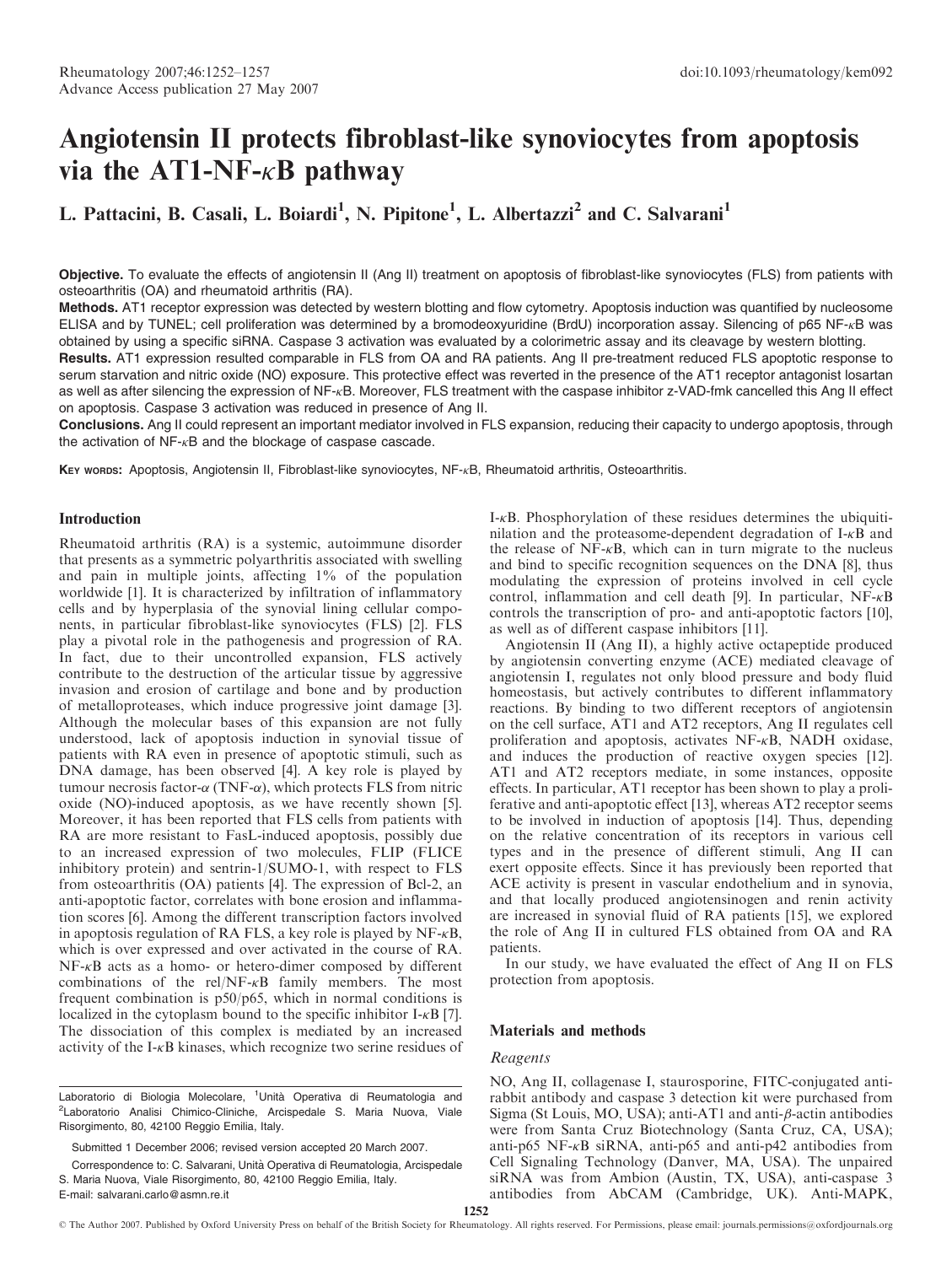Nucleosome ELISA and bromodeoxyuridine (BrdU) cell proliferation ELISA kits were from Calbiochem (San Diego, CA, USA). In situ cell death detection kit was from Roche (Lewes, UK). HRP (horseradish peroxidase) conjugated antibodies and ECL detection system were from Amersham Biosciences (Amersham, UK). TransIT-TKO transfection reagent was purchased from Mirus (Madison, WI, USA). Intrastain kit was from DAKO (Glostrup, Denmark). Losartan was purchased from Merk Sharp & Dohme.

#### Patients

FLS were obtained either from hip synovial tissue of OA patients or knee synovial fluid of RA patients as previously described [16, 17]. All patients fulfilled the American College of Rheumatology (formerly, American Rheumatism Association) 1987 revised criteria for hip OA [18] and RA [19] and gave their informed consent prior to study entry. This study was approved by the Local Ethical Committee. At the time of collection of synovial tissue, one of the OA patients was receiving nimesulide, codein and paracetamol, whereas another was being treated with etoricoxib and the third one with ketoprofen. One of the RA patients was receiving leflunomide and methylprednisolone, another methotrexate and methylprednisolone and the third leflunomide alone.

## FLS culture and treatment

Synovial tissue specimens were cut in small pieces and exposed to type I collagenase (1 mg/ml) activity for 4 h at  $37^{\circ}$ C. Cells were then harvested and suspended in DMEM additioned with 10% FBS and penicillin/streptomycin. Synovial fluid was spun for 5 min at 1300 r.p.m. The cell pellet was suspended in DMEM. The day after, culture medium of both OA and RA FLS was replaced with fresh medium. All the experiments were carried on using cells between passages 3 and 6.

To evaluate the effects of Ang II, FLS were pre-treated with 100 nM Ang II for 1h, then exposed for 24 h to serum starvation  $(1\%$  FBS) or NO exposure  $(0.75 \text{ mM})$ . As a positive apoptosis control, cells were treated with  $1 \mu M$  staurosporine.

## AT1 detection by flow cytometry

FLS were first fixed, then incubated for 15 min with the anti-AT1 antibody, washed and incubated with the FITC conjugated antibody. The samples were then analysed by a Coulter EPICS XL-MCL flow cytometer.

#### Apoptosis detection

Quantitative determination of apoptosis induction was performed using the nucleosome ELISA kit. This assay allows the quantification of nucleosomes released from the nucleus to the cytoplasm and results directly correlated to apoptotic cell percentage [20]. TUNEL assay was performed on FLS cultured on glass slides, fixed in 4% paraformaldehyde for 30 min and washed with phosphate buffered saline. TUNEL assay was performed using the 'Fluorescein in situ cell death detection' kit, following the manufacturer instruction. Samples were then analysed under a fluorescence microscope.

## Proliferation assay

The determination of the proliferation rate was performed by using the BrdU cell proliferation assay.

## $FLS$  transfection and  $NF-\kappa B$  silencing

To silence NF- $\kappa$ B expression in FLS, we plated  $5 \times 10^4$  cells in a 12-well plate. Twenty-four hours later, FLS were transfected by using the TransIT-TKO transfection reagent either with the anti-p65 NF- $\kappa$ B siRNA or an unpaired siRNA. Silencing was detected by semi-quantitative western blot.

## Cell lysis and western blotting

Western blots were performed as previously described [5]. The stripping procedure was performed by incubating the membrane in a 0.2 M glycine solution (pH = 2.5) for 30 min at 60 $^{\circ}$ C and for 1 h at RT. All the western blot assays were performed twice.

### Caspase 3 activity assay

Caspase 3 activity was evaluated by caspase 3 assay kit following the manufacturer instruction.

## Semi-quantitative analysis

For semi-quantitative studies, the intensity of bands detected by western blotting was measured by densitometry using X-ray films exposed to ECL reagents and the Scion Images software.

#### Statistical analysis

Results are presented as mean  $\pm$  s.D. Each test was performed in duplicate and repeated twice. Wilcoxon test for unpaired data has been used for statistical analyses using SPSS 13.0 for windows (SPSS, Chicago).

## **Results**

## AT1 receptor is expressed on FLS surface

Since it has been reported that ACE is expressed in synovia obtained from OA and RA patients (15), we decided to explore the possibility that another component of the renin–angiotensin system, the Ang II receptor AT1, might be expressed on FLS. By means of western blotting, we evaluated the expression of AT1 on cultured FLS obtained from three patients with OA and RA and we found that FLS from both OA and RA patients expressed AT1 (Fig. 1A). The densitometric analysis of the obtained signals showed no difference between the expressions of AT1 on OA FLS compared with RA FLS. In fact, the mean ratio between the densitometric values obtained for the AT1 receptor band and that of  $\beta$ -actin bands was  $1.17 \pm 0.40$  (mean  $\pm$  s.p.) for OA and  $1.38 \pm 0.58$  for RA. Likewise, flow cytometric evaluation showed no difference in the percentage of AT1 expressing FLS from OA and RA patients  $(96.07 \pm 0.01$  and  $94.23 \pm 0.02$ , respectively).

## Ang II protects FLS from apoptosis

Through its binding to AT1 and AT2 receptors, Ang II can either induce or suppress apoptosis depending on the cell type studied [21, 22]. We evaluated the effects of Ang II on apoptosis of OA and RA FLS. As a positive control of apoptosis induction, we used FLS treated with  $1 \mu M$  staurosporine for 8h, whereas non-treated cells served as a negative control. Apoptosis induction was preceded by a 1 h-treatment with Ang II or water alone and was detected by two different methods, Nucleosome ELISA and TUNEL assay. Data obtained from this assay showed a significantly different induction of apoptosis in cells pre-treated with Ang II with respect to non-treated cells. In fact, the values  $(mean \pm s.D.)$  obtained for serum-deprived OA samples were  $0.48 \pm 0.09$  and  $0.30 \pm 0.11$  in the absence or presence of Ang II pre-treatment, respectively, whereas for NO exposure the values were  $0.80 \pm 0.20$  and  $0.44 \pm 0.18$ . In RA samples, the absorbance values were  $0.37 \pm 0.09$  and  $0.15 \pm 0.02$  for starvation and  $0.32 \pm 0.09$  and  $0.18 \pm 0.04$  for NO treatment, respectively (Fig. 2A). The value obtained for the positive control was  $0.95 \pm 0.05$ , whereas for non-treated cells the obtained value was  $0.03 \pm 0.01$ . TUNEL assay confirmed the results obtained by nucleosome ELISA (Fig. 2B).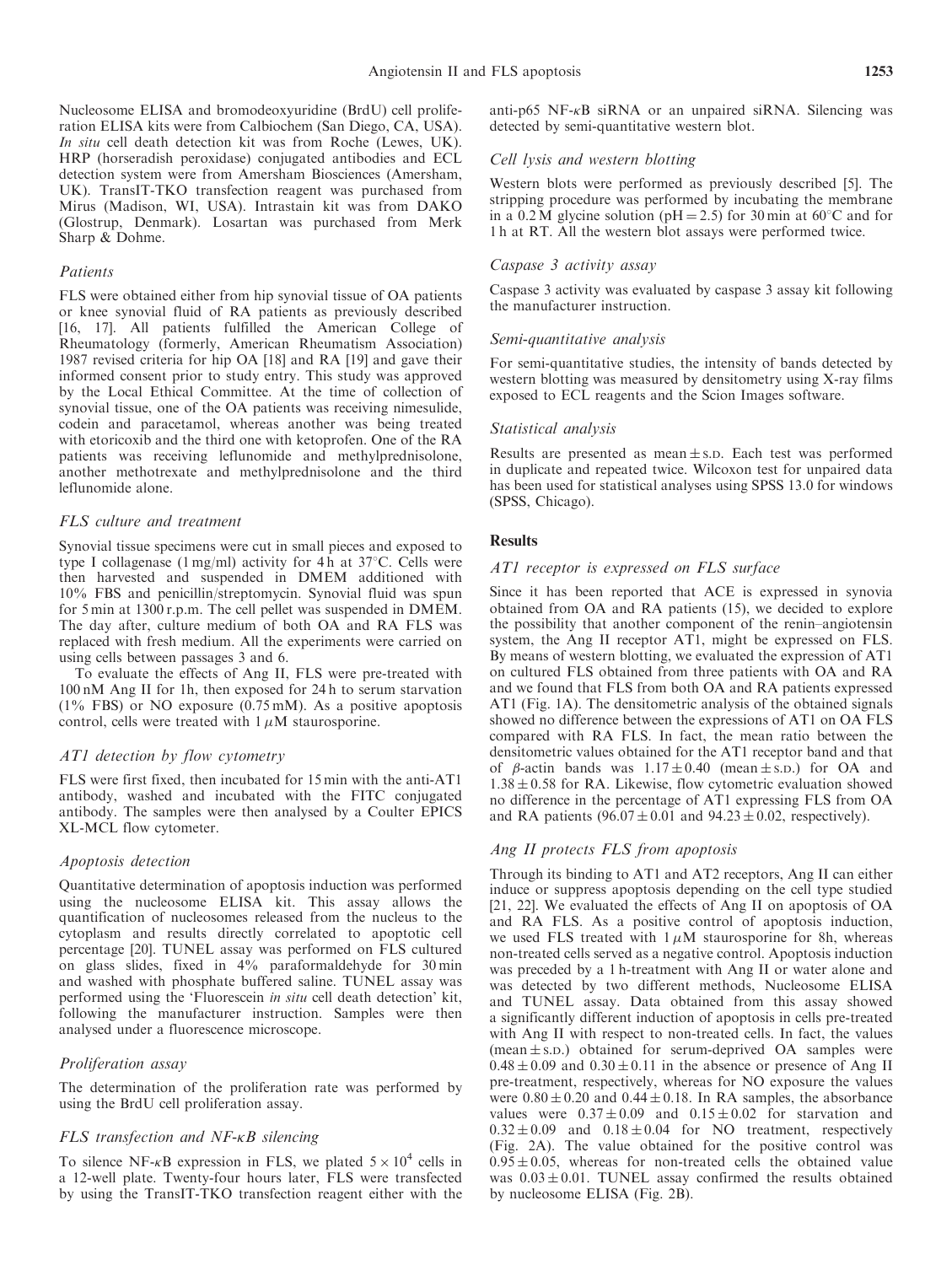

Fig. 1. OA and RA FLS express AT1 receptor. (A) FLS from OA and RA patients were seeded in six-well plates and lysed 24 h thereafter. AT1 expression was detected by western blot. Thereafter, the membrane was stripped and stained for  $\beta$ -actin as a loading control. (B) 1: Flow cytometric analyses were performed to determine the percentage of AT1 positive cells. FLS in culture were harvested and divided into two aliquots, 2: one was incubated with saline solution alone, 3: the other with the primary antibody; the secondary antibody was then added to both aliquots. After 15 min, stained cells were acquired with flow cytometer.

We next investigated the possibility that this effect on apoptosis might be related to cell proliferation changes due to Ang II effects. To this purpose, we assayed BrdU incorporation rate by an ELISA. No statistically significant difference was observed between samples pre-treated with water and with Ang II (Fig. 2E). A lower BrdU incorporation has been detected in RA FLS with respect to OA FLS, in agreement with previous observations achieved during expansion passages.

## Ang II anti-apoptotic effect is reverted by AT1 inhibition

Losartan is a specific AT1 receptor antagonist belonging to the Ang II receptor blockers family. To evaluate the role of this receptor on Ang II-mediated protection, OA and RA FLS were seeded and pre-treated with  $3 \mu M$  losartan for 1 h, then Ang II was added to the culture medium. One hour later, the apoptotic stimuli were added. Losartan pre-treatment reverted Ang II antiapoptotic effects. In fact, the values obtained for OA FLS serum deprived and NO-treated, either in the absence or in the presence of Ang II, were  $0.52 \pm 0.08$  and  $0.63 \pm 0.02$ ,  $0.36 \pm 0.01$  and  $0.56 \pm 0.01$ , respectively. For RA cells, the obtained values were  $0.20 \pm 0.01$  and  $0.23 \pm 0.01$ ;  $0.17 \pm 0.01$  and  $0.17 \pm 0.01$  (Fig. 3). Positive and negative controls were included in the experiment. No other toxicity was detected by morphological observation.

## Ang II protective effect is dependent on  $NF$ - $\kappa B$

We decided to explore the involvement of  $p65$  NF- $\kappa$ B in Ang II mediated protection from apoptosis.  $NF-<sub>K</sub>B$  transient silencing was achieved by transfecting FLS with cationic liposome carrying a specific double strand siRNA molecule targeting the p65 subunit of NF- $\kappa$ B. This strategy allowed a reduction in p65 NF- $\kappa$ B expression >80% in both OA and RA FLS in 48 h, as observed by western blot (Fig. 4A). To determine the role of  $NF-\kappa B$  in Ang II anti-apoptotic effect, cells were transfected with the siRNA and 48 h later, exposed first to Ang II for 1 h and subsequently to the apoptotic stimuli.  $NF-\kappa B$  silencing cancelled the protective effect of Ang II on apoptosis, as observed by ELISA. In transfected cells, the values obtained for OA FLS were  $0.21 \pm 0.06$  (in absence



FIG. 2. Ang II protects FLS from apoptosis, but does not affect cell proliferation. FLS from OA and RA patients were exposed to serum starvation (-FBS) or nitric oxide treatment (NO) without (empty bars) or with (full bars) previous Ang II exposure. Apoptosis was detected by (A) Nucleosome ELISA. All values represent mean  $\pm$  s.p. of two separate experiments, each performed in double. (B) TUNEL assay. Graph shows mean $\pm$ s.p. number of apoptotic cells/view field. Each count has been performed in five different view fields. The assay has been repeated three times. (C–D) Detection of apoptotic cells by TUNEL (20 $\times$  and 60 $\times$ enlargements, respectively). (E) BrdU incorporation assay was performed. Graph shows the mean absorbance  $\pm$  s.p. of two independent experiments.



Fig. 3. Ang II acts by binding to the AT1 receptor. The specific AT1 receptor antagonist losartan was added to the FLS medium at the concentration of  $3 \mu$ M 1h before treatment with Ang II. Twenty-four hour after apoptotic stimulation, a nucleosome ELISA assay was performed. The graph shows means $\pm$ s.D. obtained from three independent experiments in cells without (empty bars) or with (full bars) previous Ang II exposure.

of Ang II) and  $0.21 \pm 0.05$  (in presence of Ang II) in cells FBS deprived, and  $0.19 \pm 0.04$  and  $0.20 \pm 0.04$  for NO-treated FLS (in absence or presence of Ang II, respectively); for RA FLS the values were  $0.11 \pm 0.01$  and  $0.13 \pm 0.01$ , and  $0.09 \pm 0.01$  and  $0.11 \pm 0.01$  (Fig. 4B). When cells were transfected with the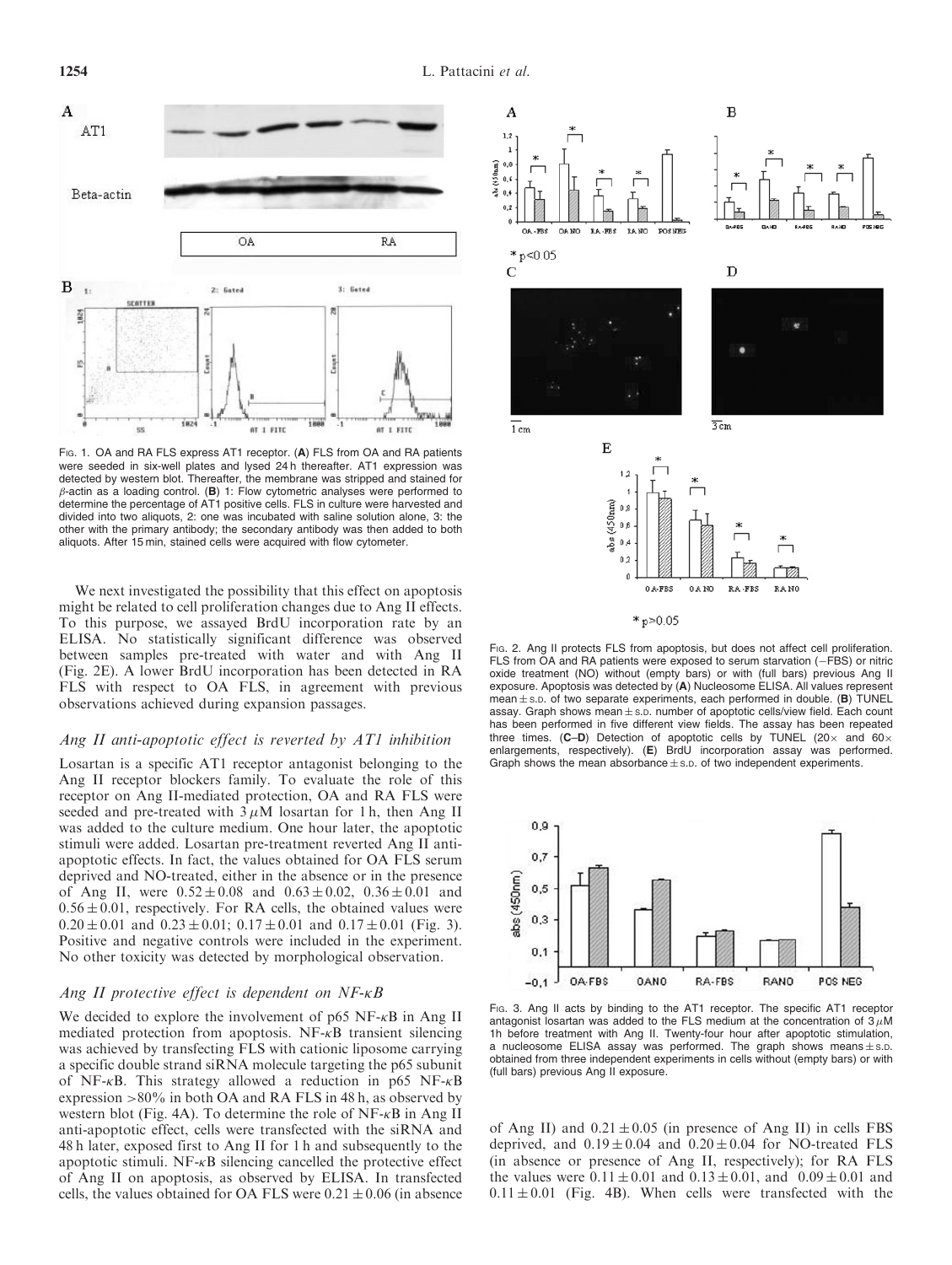

FIG. 4. Ang II effect is NF- $\kappa$ B dependent. (A) p65 NF- $\kappa$ B expression was switched off by a specific siRNA. Forty-eight hours after transfection with either a scrambled siRNA or the p65 specific siRNA, FLS from OA or RA patients were harvested and lysed. By means of semi-quantitative western blotting, an 80% reduction in NF- $\kappa$ B expression was observed when the siRNA anti-p65 was used. (B,C) Forty-eight hours after transfection either with the specific siRNA (B) or a scrambled siRNA (C), OA and RA FLS were exposed to apoptotic stimuli with (full bars) or without (empty bars) Ang II exposure. A nucleosome ELISA assay was performed.

scrambled siRNA, no differences were observed with respect to non-transfected cells (Fig. 4C). Since  $NF- $\kappa$ B$  can affect cell proliferation, we tested the possibility that the effect of  $NF-\kappa B$ silencing in FLS pre-treated or not with Ang II could be due to a change in cell proliferation rate by a BrdU incorporation assay. The differences were not statistically significant ( $P > 0.05$ ) for any treatment (data not shown). Staurosporine was used as a positive control and the negative control (no treatment) was included in the experiment.

## Ang II activated pathway in FLS is dependent on caspase activation

To determine whether Ang II effect is mediated by caspase 3, the caspase inhibitor z-VAD-fmk was used. Ang II addition to z-VAD-fmk-treated OA FLS determined an increase in nucleosome release, thus in absorbance values from  $0.29 \pm 0.01$ to  $0.44 \pm 0.04$  and  $0.39 \pm 0.01$  to  $0.48 \pm 0.02$  (starved and NO-exposed cells), whereas for RA FLS the values were  $0.18 \pm 0.01$  and  $0.21 \pm 0.01$ , and  $0.17 \pm 0.01$  and  $0.20 \pm 0.01$ (Fig. 5A). Positive and negative controls were included in the experiment. Caspase 3 activity was then measured by using a colorimetric assay. Ang II pre-treatment of FLS reduced the absorbance values (Fig. 5B). To confirm these data, we performed a semi-quantitative western blot assay, using an antibody raised



Fig. 5. Ang II effect is mediated by caspase 3. (A) One hour before Ang II treatment, the pancaspase inhibitor z-VAD-fmk ( $5 \mu$ M) was added to cell medium. After apoptosis induction, the ELISA was performed. Data represented are mean $\pm$ s.p. of two different experiments, each performed in duplicate. (B) Caspase 3 activity was measured by a colorimetric assay. After different treatments, FLS were lysed and the assay was performed. Data represented are mean  $\pm$  s.p. of two different experiments. (C) A semi-quantitative analysis of both inactive and cleaved caspase 3 levels was performed by western blot on OA and RA FLS after starvation (-FBS), NO treatment (NO), either in presence (+ANG II) or absence (-ANG II) of Ang II. As a loading control, the membranes were stained with an anti-MAPK antibody.

against the pro-active form of caspase 3 and an anti-MAPK antibody as a loading control. Ang II treatment determined a decrease in caspase 3 activation in both OA and RA FLS cells serum deprived and NO-treated (Fig. 5C).

## **Discussion**

In this study, we evaluated the effect of the octapeptide Ang II on FLS apoptosis. It has previously been reported [23] that ACE and renin concentrations are increased in synovial fluids obtained from RA patients with respect to OA patients. This difference has not been observed in the serum, supporting the hypothesis that the two enzymes are locally produced. Moreover, captopril, a thiolic ACE inhibitor sharing a structural similarity with D-penicillamine, has been shown to exert a beneficial effect on symptoms and signs of RA in a small open study [24]. This effect has been attributed to the thiolic function rather than its enzyme inhibiting activity [25]. In contrast with these findings, Dalbeth and colleagues reported [26] that the non-thiol ACE inhibitor quinapril as well as the AT1 receptor inhibitor candesartan suppress the severity of CIA (collagen induced arthritis). Interestingly, they observed that paw TNF- $\alpha$  concentration was reduced in mice receiving quinapril compared with those receiving water and that the decreased  $TNF-\alpha$  levels were not a consequence of the suppressed disease activity. These results may suggest a direct influence on Ang II activated pathways in RA.

All these findings, together with our observation that FLS in culture express AT1 receptor, prompted us to explore the effects of Ang II exposure on the FLS capacity to undergo apoptosis. We chose two different apoptotic stimuli, serum starvation and NO treatment, mimicking the in vivo conditions of RA joints. In fact, although new blood vessels are produced, the neovascular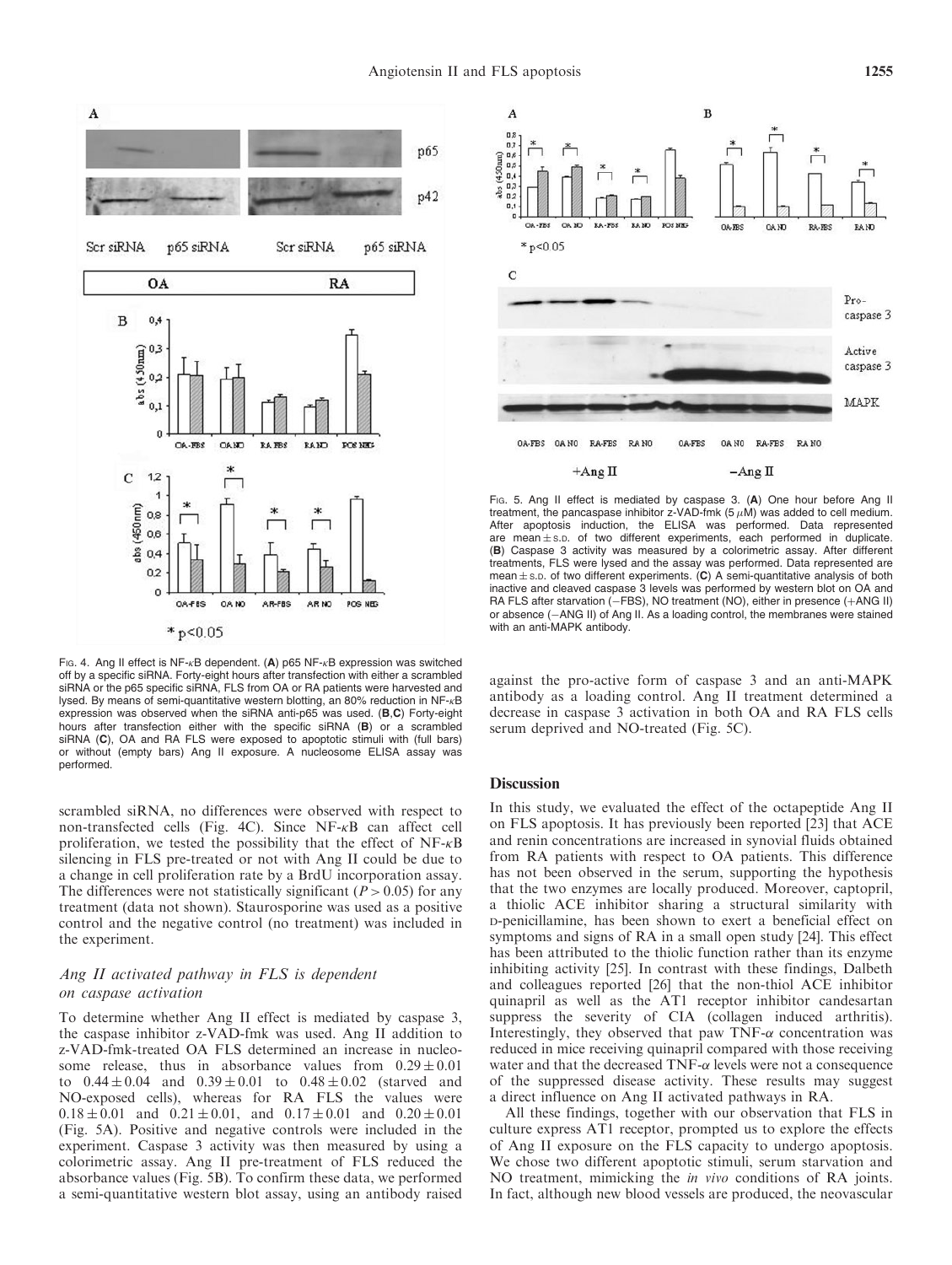network is dysfunctional [27]; this leads to a limitation in available nourishment and oxygen. Moreover, NO concentration is increased in RA synovial fluid [28]. These two conditions represent apoptotic stimuli for FLS in vitro; nevertheless this cellular compartment undergoes an in vivo uncontrolled expansion.

To our knowledge, this is the first study in the literature demonstrating that Ang II protects FLS from apoptosis. We demonstrated that Ang II protects or at least delays FLS apoptosis by two different methods, one detecting nucleosome release from the nucleus to the cytoplasm, the other the presence of single strand-breaks of DNA, two characteristics of apoptosis. We showed that the two different assays lead to comparable results, thus we performed only the ELISA in the subsequent experiments.

We observed that Ang II effect is comparable for FLS from OA and RA patients; it thus seems to be fibroblast-specific rather than disease-specific. This finding is in agreement with the fact that the levels of AT1 are comparable in RA and OA FLS. However, we cannot exclude that the different environment in RA joints can determine a variation in Ang II effects between the two pathologies. In fact, it has been shown that ACE levels are higher in RA synovia with respect to OA. Thus it is conceivable that Ang II levels are more elevated in RA synovia.

OA FLS resulted more sensitive to NO than RA FLS both in the presence and in the absence of Ang II pre-treatment. The same effect, although less evident, has been observed for serum starvation. This difference could be due to a decreased rate of cell proliferation in RA FLS that may be attributable to a lack of proliferative signals in vivo, such as high concentrations of  $TNF-\alpha$ , IL-1 $\beta$  and IL-6.

The BrdU assay showed that Ang II treatment does not affect cell proliferation. Thus, the decreased apoptosis induction after a pre-treatment with Ang II is not due to a modified rate of cell proliferation but to the activation of pro-survival pathways mediated by Ang II.

It has been reported that Ang II modulates NO-induced apoptosis in a cardiac fibroblast model by acting on AT1 receptor [29]. Based on this finding, we decided to evaluate the effect of the selective AT1 receptor antagonist losartan on FLS. We observed that losartan at the concentration reported in the paper published by Tian and coworkers [29] was able to revert the protective role of Ang II on FLS. This effect is more evident in OA FLS than in RA FLS. Ang II has been now recognized as a pro-inflammatory molecule, mainly for its receptor-dependant activation of NF- $\kappa$ B [30], a transcription factor involved in several inflammatory processes.  $NF- $\kappa$ B$  is overactivated in RA FLS, where it plays a role in cell proliferation [31], apoptosis resistance [32] and production of inflammatory cytokines and metalloproteases [33]. Moreover,  $NF- $\kappa$ B$  up-modulates inducible NO synthase and COX2, which have a pivotal role in inflammatory diseases. In our study, we silenced  $NF- $\kappa$ B$ expression with a siRNA strategy. Nowadays, siRNA technology is extensively used for functional studies, since it allows a specific inhibition of the mRNA transduction by inducing mRNA cleavage [34]. This method is highly specific and does not induce toxic effects, a feature particularly relevant to apoptosis studies. In particular, we targeted the p65 subunit of  $NF- $\kappa$ B$ , since this is part of the dimer p50/p65 most commonly involved in the regulation of transcription of inflammation-related molecules [35]. Using a specific RNA inhibitor, we obtained a high rate of silencing. Switching off this molecule reverted the anti-apoptotic effect of Ang II. Other transcription factors could be involved in Ang II mediated protection of FLS, but we chose to evaluate the effect of  $NF-\kappa B$  since it has been extensively studied and its involvement has been demonstrated in RA development.

We then investigated the activation of caspase 3, one of the major executioners of the apoptotic pathway, to which different apoptotic cascades converge. In the presence of the caspase inhibitor z-VAD-fmk, the protective effect of Ang II is abrogated. Since z-VAD-fmk can inhibit not only caspase 3, but also caspases 6 and 7, even if to a smaller extent, we verified that caspase 3 activation was indeed reduced by pre-treating cells with Ang II by using two different methods. The colorimetric assay allowed us to verify the state of activation of caspases; even if it is designed to specifically test caspase 3 activity, other caspases could contribute in part to the substrate cleavage. Thus, by means of western blotting, we observed that the levels of the inactive form of caspase 3 are higher in cells pre-treated with Ang II and that the active form is decreased in these cells. The results obtained using these three assays together suggest a strong implication of caspase 3 in this process, although we cannot exclude that Ang II may reduce the activation of other executioner caspases, nor can we exclude other mechanisms of cell death.

Based on our results, we propose that Ang II plays a role in FLS expansion in the course of RA, via its inhibitory effects on apoptosis. Moreover, we suggest a mechanism of action through which Ang II could protect FLS from apoptosis. The first step would be Ang II binding to its receptor AT1, followed by  $NF - \kappa B$ activation and as a consequence inhibition of caspase 3 activation. However, other studies are required to better understand the molecular link between  $NF- $\kappa$ B$  and caspase 3. It has been observed that  $NF-\kappa B$  regulates the transcription of the caspase inhibitors belonging to the IAP (inhibitors of apoptosis) family. IAPs represent thus a possible link between  $NF-\kappa B$  and caspases.

Sagawa and colleagues [36] reported that the AT1 and AT2 receptor antagonist olmesartan ameliorates arthritis scores in a murine CIA model. This effect has been attributed solely to the effect of the drug on Th1 cells, particularly on their proliferation and cytokine production. Iikuni and coworkers [37] identified in MCP-1/CCL-2 a possible mediator, since its levels are induced by Ang II exposure; this effect is reverted by olmesartan. In contrast, we would like to suggest that the improvement obtained in this model of murine RA by inhibiting Ang II receptors might be due not uniquely to the effect on leukocytes, as proposed, but also on FLS.

Resistance to apoptosis induction by different stimuli is a characteristic feature of RA FLS, leading to their abnormal expansion, cartilage and bone invasion and overproduction of metalloproteases. All these mechanisms contribute to the severity of RA synovitis. Nevertheless, the mediators involved in apoptosis resistance have not been yet fully determined. Since levels of ACE, the enzyme responsible for Ang II production, are more elevated in RA than in OA synovia, Ang II could be a candidate molecule taking part to this process, possibly by interacting with other molecular pathways. Ang II activated cascade could thus represent a potential target for RA therapy, particularly the AT1 receptor.

The traditional cardiovascular risk factors in general and hypertension in particular are more frequent in patients with RA [38]. Ang II can influence directly (hypertension) and indirectly (inflammation and insulin-resistance) the cardiovascular risk factors [39].

Our data, together with these previously reported studies, may provide support for considering the use of Ang II activated pathway as a possible target for RA therapy.

#### Rheumatology key message

 Ang II decreases FLS response to apoptotic stimuli. This effect requires AT1 and  $NF-<sub>K</sub>B$  activation, leading to caspase 3 inhibition. Ang II could be a mediator involved in FLS hyperplasia.